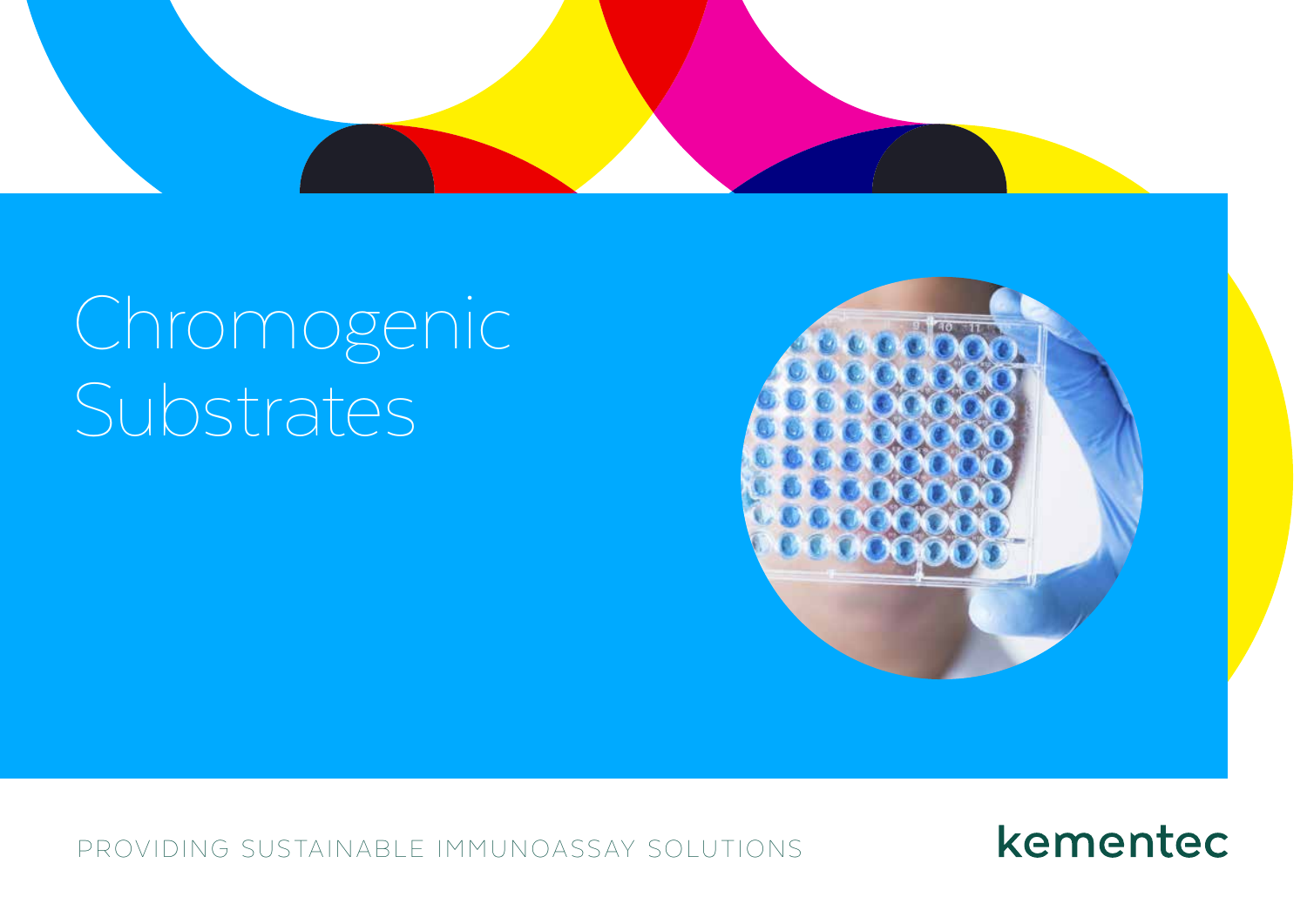## Chromogenic Substrates

Kementec has developed and manufactured liquid TMB products over the past 25 years. We offer a wide range of different substrate formulations for ELISA and for membrane assays.

Offering a shelf life up to 4 years of the readyto-use substrates enables assay manufactures to source this critical raw material following an economically viable plan.

Products can be developed and produced as customized solutions adapted to your specific application needs. Contact us for further details.

#### Soluble HRP Substrates Summun Substrates Soluble AP Substrates

**TMB ONE**: "Gold Standard" **TMB PLUS2**: High robustness **TMB X-tra**: High sensitivity **TMB EASE**: 1:1 replacement of carcinogenic OPD **TMB X-tnd**: None precipitating at high OD, wash solution resistant and a solution resistant of the Precipitating Substrates

**pNPP:** Highest sensitivity **pNPP ONE:** High temperature robustness

**BCIP/NBT:** Intense stable blue/purple precipitates **TMB Blotting:** Stable blue color **TMB-D Blotting:** Superior background characteristics



Our Immunoassay Solutions are eco-friendly, creating a healthy work environment and preserving natural resources, while helping our customers fulfill significant regulatory requirements.

**We call it ECO-TEK®**



### Prestained Solutions

Products are available colorcoded, prestained pink for traceable pipetting. The red indicator is a benefit in manual and automatic dispensing. The color does not interfere with the endpoint or kinetics of the assay.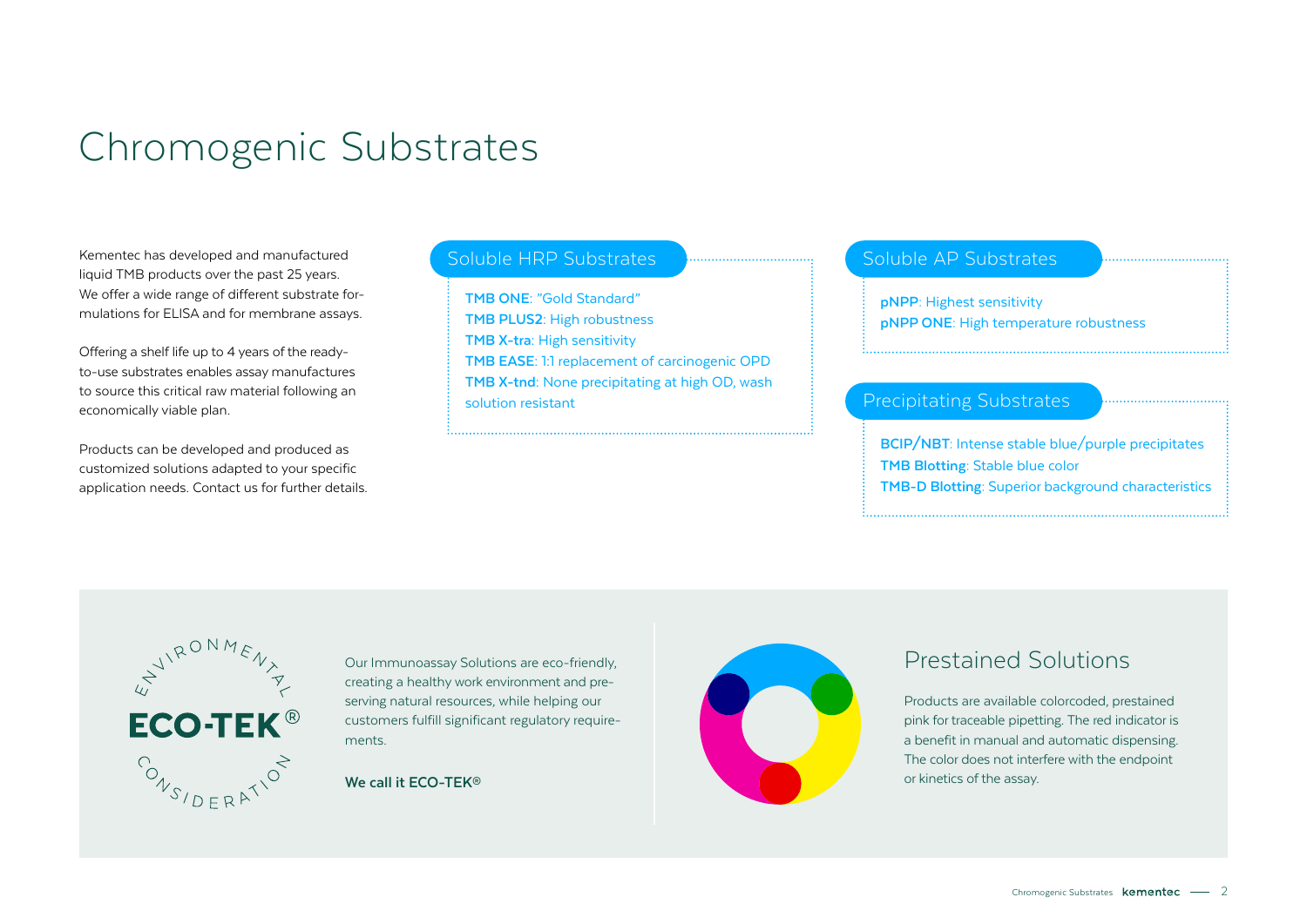

#### TMB Kinetics

Sensitivity levels and speed of color development of the different TMB formulations shown at incubation time 1-30 minutes.



### Lot-to-lot consistency

In order to achieve high quality levels, rigorous QC standards ensure negligible lot-to-lot variations.

Lot-to-lot consistency, displayed in the example, shows the last 7 years productions of TMB PLUS2, which lie within a 20% interval.



## Stop Solution Benefits

As we focus on environmentally safe products, Kementec substrates require low stop solution concentrations.

The superior stop stability maintains the final OD level, as illustrated, where Kementec's TMB X-tnd is compared to 2 competitors. The stop stability up to 60 minutes drops no more than 5% in the high OD area.